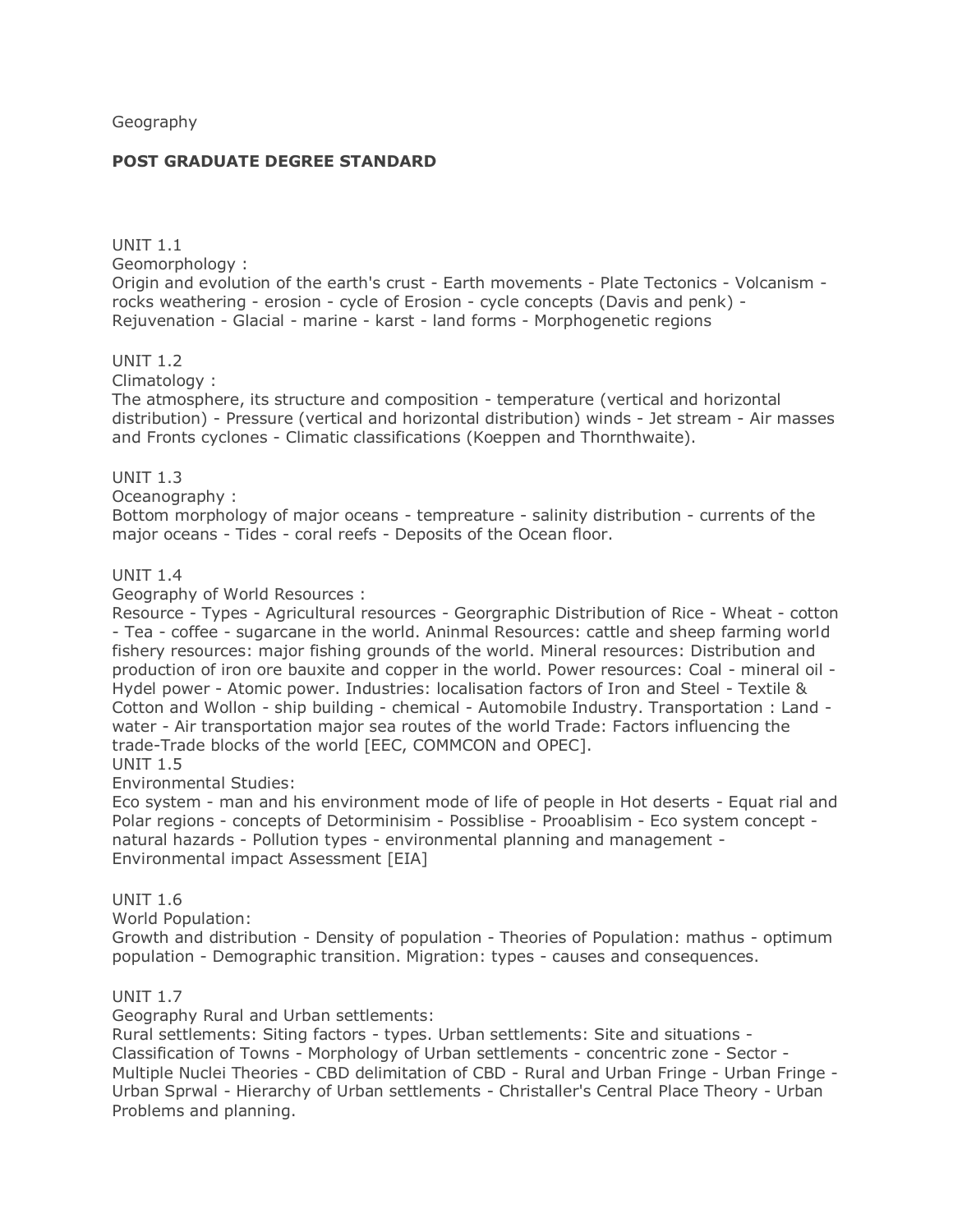## UNIT 1.8

Cartography:

Historical development - Maps - Types - Map Design and Layout - Quantitative and Qualitative - representations - Point - Line - Area symbols - Map compilation and generalization - Reproduction of Maps - Computer Applications in cartography.

#### UNIT 1.9

Quantitative Techniques in Geography:

Sources of data - sampling Techniques - Descriptive and application aspects of correlations (Simple, Multiple, Rank) - Regression - Chi-square Test - F Test - T Test - Gravity and potential models - Centrographic measures - Mean and Medran centres - and standard distance.

#### UNIT 1.10

Modern Trends in Geography:

Concept of region - classification - Hierarchy - Regional Planning. Types of planning - Multi level, Tribal Area - Drought prone command Area river Barious of Metropolitan Area planning. Concepts in Remote sensing - Application of Remote sensing - in Environmental studies - Resources inventories - Urban land use planning, Geographical information system (GIS) - System Analysis - Use of Models in geographic reseach.

PAPER - II GEOGRAPHY OF INDIA AND TAMIL NADU.

UNIT 2.1 Physiography: Relief - Climate - Floods and drought prone areas Vegetation - Soil

UNIT 2.2

Resources: Fisheries - Sheep and cattle Agriculturist resources: Distribution of Food crops (Rice wheet and Millets) - Plantation (Tea, Coffee, Sugarcane and Rubber) - Fibre crops (cotton and Jute) Agricultural problems - Agriculturist practices in Dry Zone regions - Green Revolution - Globalization of Indian Agriculture.

UNIT 2.3

Mineral Resources: Distribution and production of Coal - Menganese - Mica - Iron ore - Bauxite and copper.

UNIT 2.4 Industries: Localsation of Iron and Steel Cotton Textile - Cement chemical and Electronic Industry.

UNIT 2.5 Population: Growth and distribution - Problems Population of policy of Indian - Urbanuzation - Pollution Problems in Indian Cities.

UNIT 2.6 Transport: Road - Railways - Air and water ways Trade : Internal and International